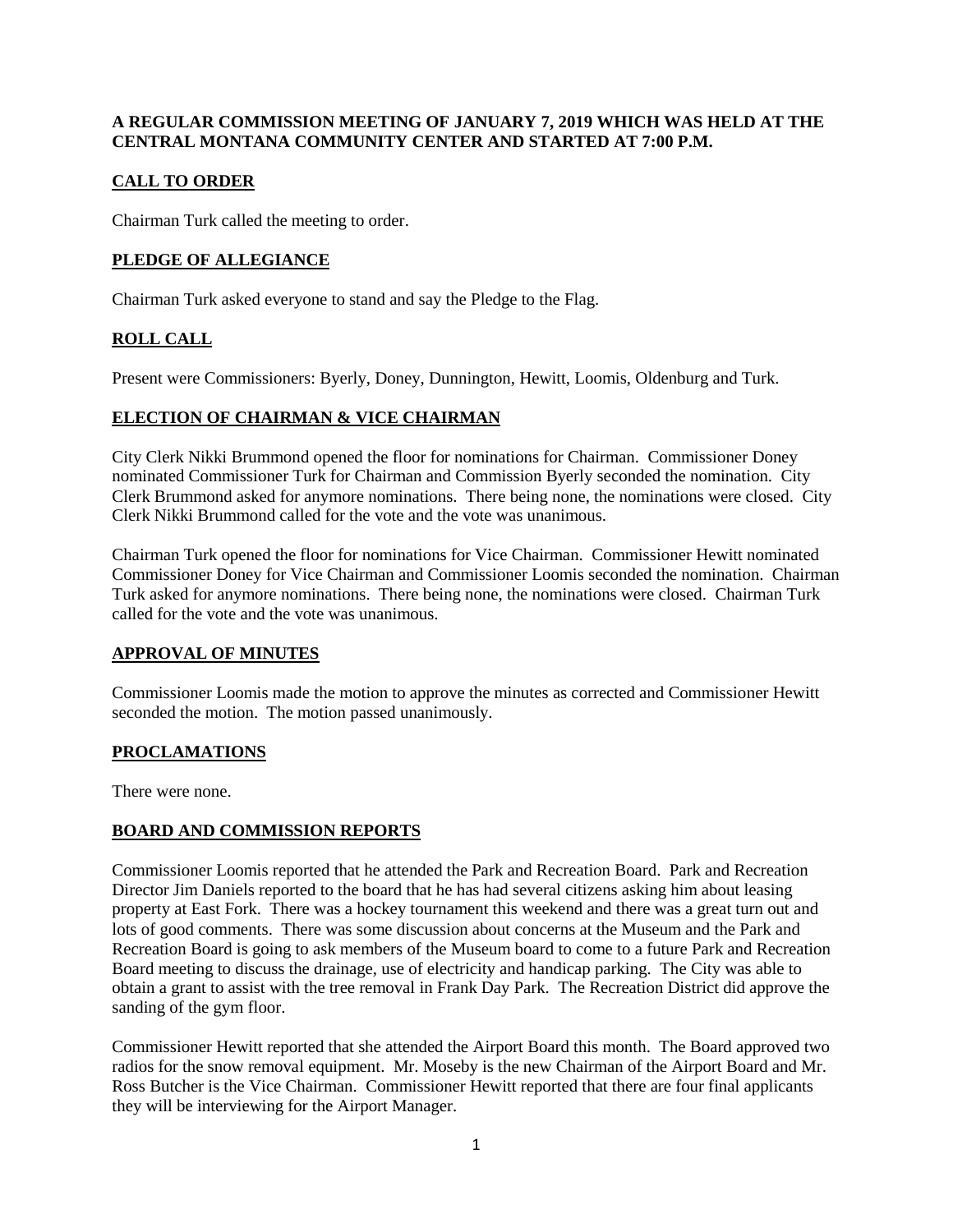Commissioner Byerly reported that the Central Montana Health District is doing well with the two part time sanitarians. They are handing the health inspections and restaurants inspections. There is a contract sanitarian to take care of the septic systems. The Officer Manager is assigning the inspections that need to be done and the work is getting down and the situation appears to be working well.

Commissioner Doney reported that the sign ordinance is continuing to be worked on. The City has received a letter and would like the City Manager to address the letter. Commissioner Doney would like to extend the comment period by two weeks.

### **CITY MANAGER REPORT**

City Manager Holly Phelps reported on the following issues:

The Library will be holding their annual Chili Bowl on January 18, 2019 at Jack's Hangar. This is a fundraiser for the summer reading program. If you are interested in attending please call the Library for more details.

The Water Department continues to work with DEQ on disinfection issues. We are looking at alternative disinfection methods. The City is also working with the engineer on a sampling plan to clarify where and how frequently we are sampling chlorine as part of the temporary chlorination.

The City does now own the building located at 301 West Broadway. The City has requested that a hazardous material analysis be done. The City Manager would like to set up a subcommittee to meet and establish criteria that potential projects could be rated on. The City Manager has a draft of the Request for Proposal and would like to get this finalized soon, so you are interested in participating please let the City Manager know as soon as possible.

The City Manager is working to set up interviews for the Public Works Director. The City Manager commented that she feels there are a few qualified candidates and hope to have the position filled soon.

At the January 22<sup>nd</sup>, Commission meeting there will be a CDBG Public Hearing, the purpose of this hearing is to obtain public comments on the City's overall community development needs. These needs include public facilities, economic development and housing needs of the community. It is important to get as much public comment as possible. The City Manager will be reaching out to interested parties and if the Commission has ideas on people or groups that should comment on this, please let the City Manager know. This hearing is a requirement for many grants that the City has obtained or may apply for over the next year.

#### **CONSENT AGENDA**

Commissioner Loomis asked that the claims be removed from the consent agenda. Commissioner Doney made the motion to approve the consent agenda and Commissioner Hewitt seconded the motion. The motion passed unanimously. The consent agenda was the second reading of Ordinance No. 1761, an ordinance amending Title 9, Chapter 6 Part 1 of the Lewistown Flood Project Reservoir regulations pertaining to hunting and fishing on East Fork and Hanson Creek Reservoirs.

Commissioner Loomis asked a couple of questions regarding the claims that were paid. Commissioner Loomis made the motion to approve the acknowledgement of the claims that have been paid from December 14, 2018 to December 31, 2018 for a total of \$113,636.19 and Commissioner Doney seconded the motion. The motion passed unanimously.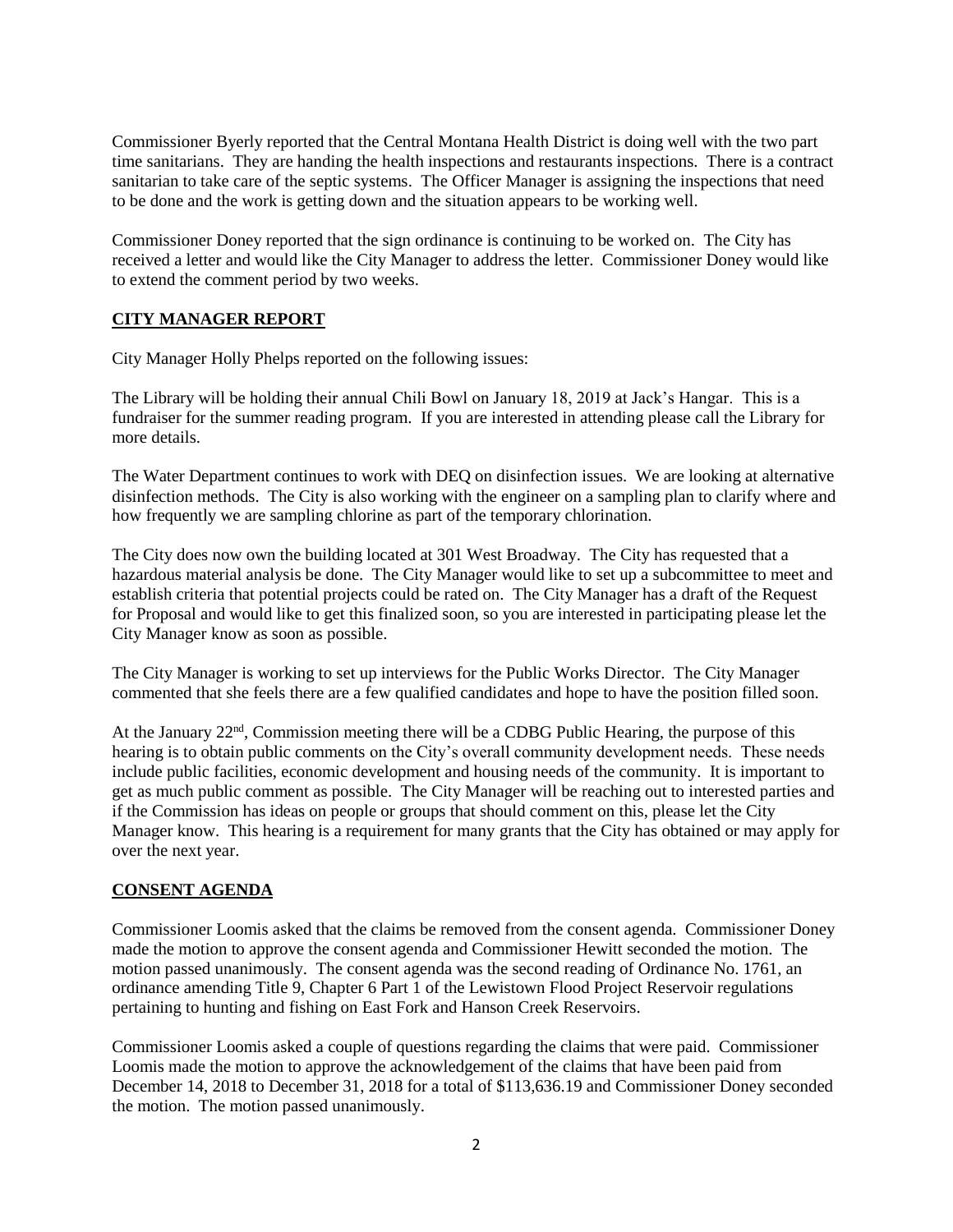#### **REGULAR AGENDA – Resolutions, Ordinance & Other Action Items:**

1. Discussion on City Court agreement. City Manager Holly Phelps

City Attorney Monte Boettger gave some history on City Court. The City Council in approximately 1992 were very interested in efficiency and began looking at City Court and Justice court. Then the City and County started the process to combine the courts. City Attorney Boettger explained that there are specific statues that allow this to happen. City Attorney Boettger reviewed the agreements between the City of Lewistown and Fergus County to combine City Court and Justice Court. City Attorney Boettger reviewed the current agreement and explained a couple of the changes and that Judge Shields at the time wanted to be a reviewer to the contract and that is why his signature is on the contract, but the agreement is between the City and the County. Further discussion followed. City Attorney Boettger explained that Judge Mantooth thinks that he should be a party to the agreement and not a reviewer. City Attorney Boettger explained that the current agreement is between the City of Lewistown and Fergus County and not going to negotiate an agreement with him. City Attorney Boettger stated that he feels it is in the City's best interest to resolve the issue as soon as possible. Options were discussed. Judge Mantooth is going to continue to keep the status quo until an Attorney's General Opinion is obtained. City Manager Phelps commented that there may be some expense to getting this done and would recommend splitting the expenses with the County because this agreement has worked well for many years. Commissioner Doney asked if the City is going to be exploring option is there going to be a subcommittee. City Manager Phelps stated that yes, there may need to be a subcommittee but is hoping to get this worked out. Commissioner Doney stated that she would be interested in serving on the subcommittee if needed but is hoping that the agreement can remain in place and get it all worked out.

2. Discussion and action on appointing Ms. Meghan Brandon to the Historic Resources Commission for a two-year term

City Manager Phelps explained that there is one open position on the Historic Resources Commission. It is a requirement of the Historic Resources Commission that one of the members be a realtor and Ms. Meghan Brandon is a realtor. City Manager Phelps explained that Mr. Gary Krueger resigned from this position in November and the Historic Resources Commission has been wanting and looking for a volunteer. Commissioner Byerly made the motion to appoint Ms. Meghan Brandon to the Historic Resources Commission for a two – year term and Commissioner Oldenburg seconded the motion. Commissioner Turk asked for comments from the audience and Commission. There being none, the question was called for and the motion passed unanimously.

3. Discussion and action on reappointing Commissioners to the following boards: Airport, Library, Park and Recreation, Central Montana Health District, City County Planning, Central Montana Foundation, Central Montana 911 and Snowy Mountain Development Corporation

City Manager Phelps explained that the information in the Commission packets shows what boards there are, when they meet and how often. City Clerk Brummond listed the boards off and asked who would like to serve. City Manager Phelps will serve on the Snowy Mountain Development Corporation, Commissioner Byerly will serve on the Central Montana a Health District, Commissioner Dunnington will serve on the City County Planning Board/Zoning Commission, Commissioner Doney will serve on the Library Board, Commissioner Loomis will serve on the Park and Recreation Board, Commissioner Hewitt will serve on the Airport Board, Commissioner Oldenburg will serve on the Central Montana Foundation and Commissioner Doney will serve on the 911 Board. Commissioner Doney made the comment that she is encouraging Commissioner Turk to assist on the review of the City ordinances.